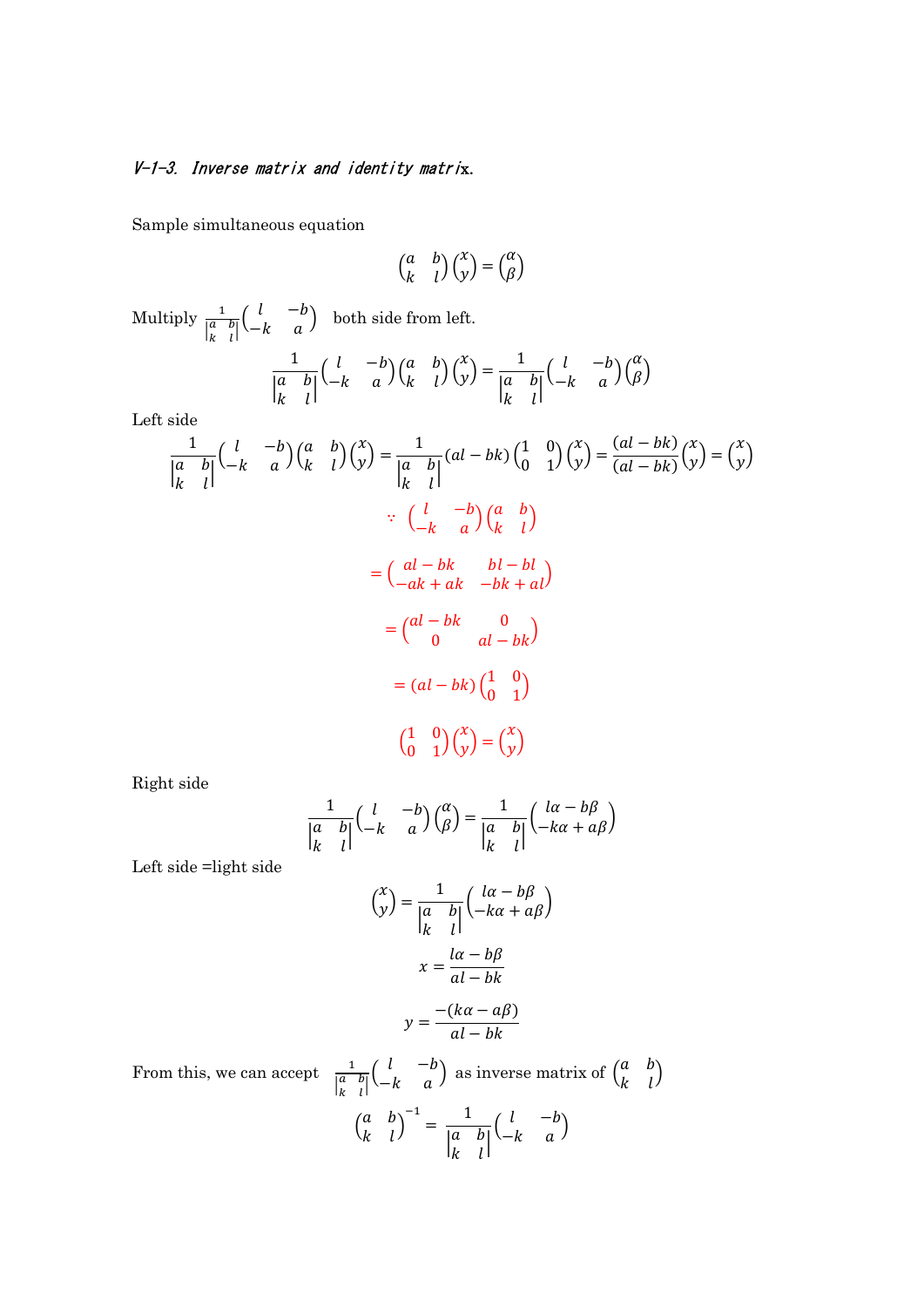and we ca also accept  $\begin{pmatrix} 1 & 0 \\ 0 & 1 \end{pmatrix}$  as identity matrix, because multiplication of  $\begin{pmatrix} 1 & 0 \\ 0 & 1 \end{pmatrix}$  $\begin{pmatrix} 1 & 0 \\ 0 & 1 \end{pmatrix}$ cause no change in following calculation.

$$
\begin{pmatrix} 1 & 0 \\ 0 & 1 \end{pmatrix} \begin{pmatrix} x \\ y \end{pmatrix} = \begin{pmatrix} x \\ y \end{pmatrix}
$$

For the confirmation we repeat the same calculation step by step.

$$
\begin{pmatrix} 1 & 0 \\ 0 & 1 \end{pmatrix} \begin{pmatrix} x \\ y \end{pmatrix}
$$

$$
= \begin{pmatrix} 1 \cdot x + 0 \cdot y \\ 0 \cdot x + 1 \cdot y \end{pmatrix}
$$

$$
= \begin{pmatrix} x \\ y \end{pmatrix}
$$

The author is supposing that most of readers may understand a function of matrix, though it still fuzzy. For the confirmation, we tray same procedure in the case of 3 unknown simultaneous equation.

iv

v

iv'

v'

iv''

v''

vi

|              | $ax + by + cz = \alpha$                                                                                                                                                  | i             |  |
|--------------|--------------------------------------------------------------------------------------------------------------------------------------------------------------------------|---------------|--|
|              | $kx + ly + mz = \beta$                                                                                                                                                   | ii            |  |
|              | $sx + ty + uz = y$                                                                                                                                                       | iii           |  |
| $i \div a$   | $x+\frac{b}{a}y+\frac{c}{a}z=\frac{a}{a}$                                                                                                                                | $\mathbf{i}'$ |  |
| $ii \div k$  | $x + \frac{l}{k}y + \frac{m}{k}z = \frac{\beta}{k}$                                                                                                                      | ii'           |  |
| $iii \div s$ | $x + \frac{t}{g}y + \frac{u}{g}z = \frac{y}{g}$                                                                                                                          | iii'          |  |
| $i' - ii'$   | $\left(\frac{b}{a} - \frac{l}{k}\right)y + \left(\frac{c}{a} - \frac{m}{k}\right)z = \frac{\alpha}{a} - \frac{\beta}{k}$                                                 |               |  |
| $' - (3)'$   | $\left(\frac{b}{a}-\frac{t}{c}\right)y+\left(\frac{c}{a}-\frac{u}{c}\right)z=\frac{\alpha}{a}-\frac{\gamma}{c}$                                                          |               |  |
|              | $\left(\frac{bk-a}{ak}\right)y + \left(\frac{ck-am}{ak}\right)z = \frac{k\alpha - a\beta}{ak}$                                                                           |               |  |
|              | $\left(\frac{bs-at}{as}\right)y+\left(\frac{cs-au}{as}\right)z=\frac{sa-ay}{as}$<br>$y + \left(\frac{ck-am}{bk \cdot sl}\right)z = \frac{k\alpha - a\beta}{bk \cdot sl}$ |               |  |
|              |                                                                                                                                                                          |               |  |
|              | $y + \left(\frac{cs - au}{bs - at}\right)z = \frac{sa - ay}{bs - at}$                                                                                                    |               |  |
| $iv'' - v''$ | $\left(\frac{ck-am}{bk-al} - \frac{cs-au}{bs-at}\right)z = \frac{k\alpha - a\beta}{bk-al} - \frac{sa-ay}{bs-a}$                                                          |               |  |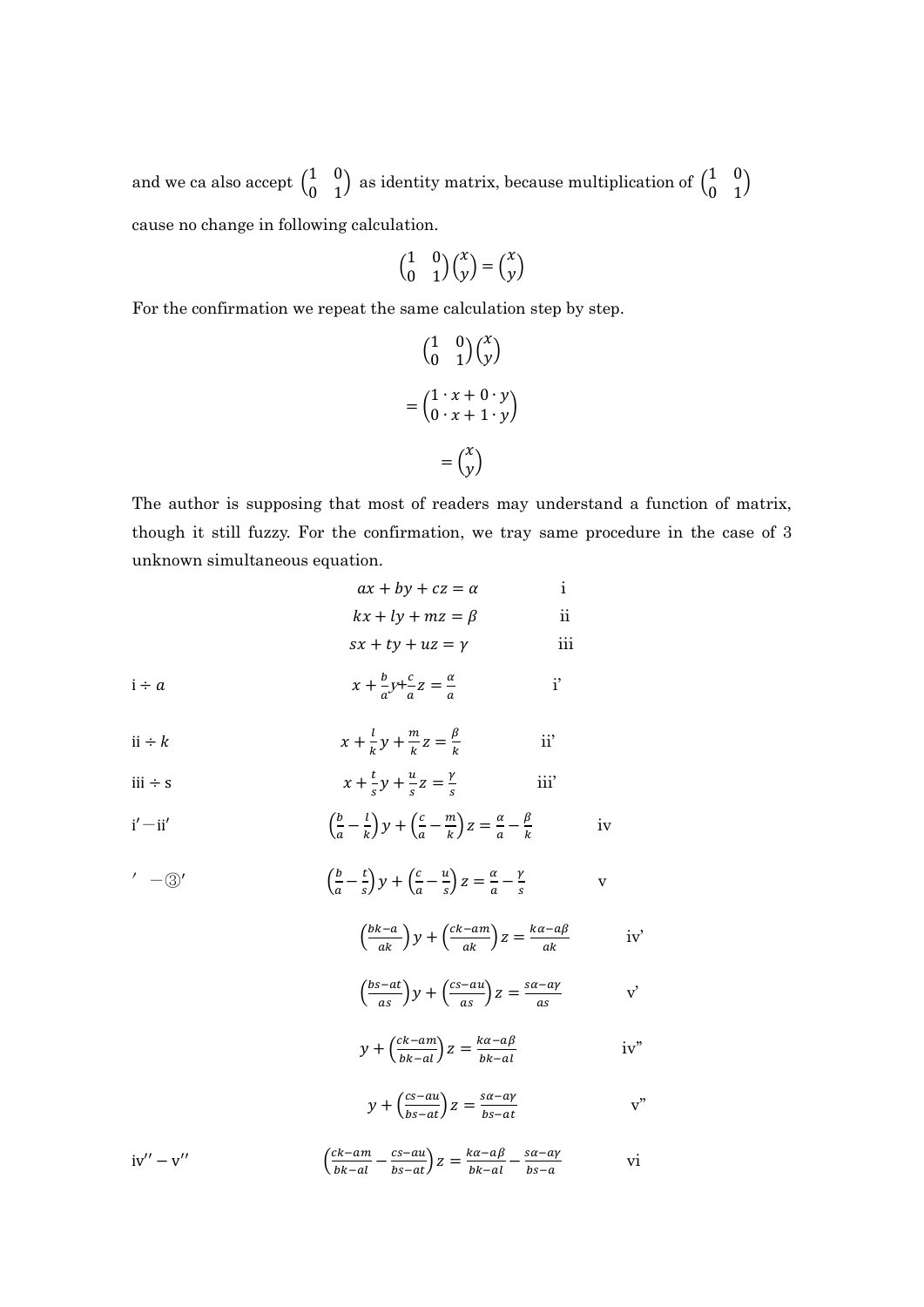$$
\{(ck-am)(bs-at)-(cs-au)(bk-al)\}z = (ka-a\beta)(bs-at)-(sa-a\gamma)(bk-al)
$$
vi'  
(beks – abms – ackt + a<sup>2</sup>mt – beks + abku + acls – a<sup>2</sup>ul)z  
= bksa – absβ – akta + a<sup>2</sup>tβ – bksa + abky + alsa – a<sup>2</sup>ly

$$
a(-alu - bms - ckt + amt + bku + cls)z = a\{-(kt - ls)\alpha + (at - bs)\beta - (al - bk)\gamma\}
$$

$$
-a(alu + bms + ckt - amt - bku - cls)z = -a\{(kt - ls)\alpha - (at - bs)\beta + (al - bk)\gamma\}
$$

$$
(alu + bms + ckt - amt - bku - cls)z = (kt - ls)\alpha - (at - bs)\beta + (al - bk)\gamma
$$

$$
z = \frac{(kt - ls)\alpha - (at - bs)\beta + (al - bk)\gamma}{alu + bms + ckt - amt - bku - cls}
$$

$$
y = \frac{k\alpha - a\beta}{bk - al} - \left(\frac{ck - a}{bk - al}\right)z \qquad \text{iv}^m
$$

$$
y = \frac{1}{bk - al} \{ (k\alpha - a\beta) - (ck - am)z \}
$$

$$
= \frac{1}{bk - al} \left\{ \frac{(k\alpha - a\beta)(alu + bms + ckt - amt - bku - cls) - (ck - am)((kt - ls)\alpha - (at - bs)\beta + (al - bk)y)}{alu + bms + ckt - amt - bku - cls} \right\}
$$

About numerator

$$
aklu\alpha + bkms\alpha + e\frac{e^{2}t\alpha}{\alpha} - akmt\alpha - bk^{2}u\alpha - eklsa - a^{2}lu\beta - abms\beta - aekt\beta + a^{2}mt\beta
$$
  
+  $abku\beta + acls\beta - e\frac{e^{2}t\alpha}{\alpha} + akmt\alpha + ekls\alpha - alms\alpha + aekt\beta - a^{2}mt\beta$   
-  $bcks\beta + abms\beta - (ck - am)(al - bk)\gamma$   
=  $al(ku - ms)\alpha - bk(ku - ms)\alpha - al(au - cs)\beta + bk(au - cs)\beta + (al - bk)(am - ck)\gamma$   
=  $(al - bk)(ku - ms)\alpha - (al - bk)(au - cs)\beta + (al - bk)(am - ck)\gamma$   
(al - bk){ $(ku - ms)\alpha - (au - cs)\beta + (am - ck)\gamma$ }

Conclusion for numerator

$$
y = \frac{-(ku - ms)\alpha + (au - cs)\beta - (am - ck)\gamma}{alu + bms + ckt - amt - bku - cls}
$$

$$
x = \frac{a}{a} - \frac{b}{a}y - \frac{c}{a}z
$$
 i"

 $\chi = \frac{a(alu + bms + ckt -amt - bku - cls) - b(-(ku - ms)\alpha + (au - cs)\beta - (am - ck)\gamma) - c((kt - ls)\alpha - (at - \beta) + (al - bk)\gamma)}{a(aki + bms + ckt - amt - bku - cs)\beta - (am - ck)\gamma - c((kt - ls)\alpha - (at - \beta) + (al - bk)\gamma)}$  $a(alu+bms+ckt-amt-bku-cls)$ 

About numerator

 $\alpha (alu + bms + ekt - amt - bku - els + bku - bms - ekt + els) + (-abu + bes + act - bks)$  $\frac{1}{\theta \epsilon s}$ ) $\beta$  + (abm –  $\frac{1}{\theta \epsilon k}$  – acl +  $\frac{1}{\theta \epsilon k}$ )

$$
= \{ (lu - mt)\alpha - (bu - ct)\beta + (bm - cl)\gamma \}
$$

Conclusion for numerator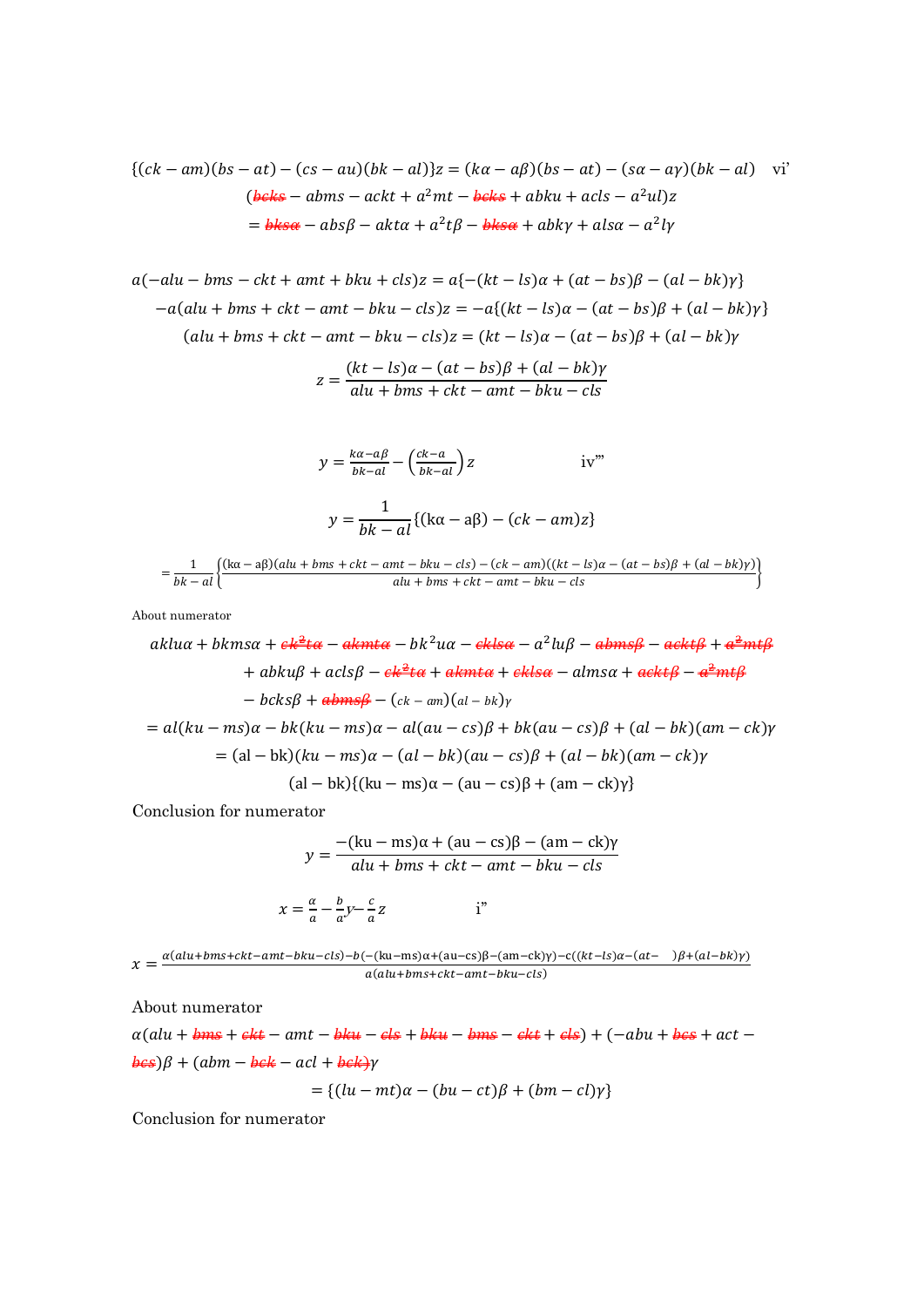$$
x = \frac{(lu - mt)\alpha - (bu - ct)\beta + (bm - cl)\gamma}{alu + bms + ckt - amt - bku - cls}
$$

Summary of the result of calculation

$$
x = \frac{(\ln - mt)\alpha - (bu - ct)\beta + (bm - cl)\gamma}{alu + bms + ckt - amt - bku - cls} = \frac{alu + bmy + c\beta t - cl\gamma - b\beta u - amt}{alu + bms + ckt - cls - bku - amt}
$$

$$
y = \frac{-(ku - ms)\alpha + (au - cs)\beta - (am - ck)\gamma}{alu + bms + ckt - amt - bku - cls} = \frac{a\beta u + ams + kc\gamma - c\beta s - \alpha ku - am\gamma}{alu + bms + ckt - amt - bku - cls} = \frac{a\beta u + ams + kc\gamma - c\beta s - \alpha ku - am\gamma}{alu + bms + ckt - amt - bku - cls} = \frac{a\beta u + bms + ckt - \alpha ls - bk\gamma - a\beta t}{alu + bms + ckt - amt - bku - cls} = \frac{al\gamma + b\beta s + \alpha kt - \alpha ls - bk\gamma - a\beta t}{alu + bms + ckt - cls - bku - amt}
$$

When we watch this summery, we notice important phenomena.

Dominator is determinant of  $3 \times 3$  matrix and coefficients of α, β, γ are determinant of 2 × 2 matrix. Using determinants summery is expressed as follows.

$$
x = \frac{\begin{vmatrix} l & m \\ t & u \end{vmatrix} \alpha - \begin{vmatrix} b & c \\ t & u \end{vmatrix} \beta + \begin{vmatrix} b & c \\ l & m \end{vmatrix} \gamma}{\begin{vmatrix} k & l & m \\ s & t & u \end{vmatrix}}
$$

$$
y = \frac{-\begin{vmatrix} k & m \\ s & u \end{vmatrix} \alpha + \begin{vmatrix} a & c \\ s & u \end{vmatrix} \beta - \begin{vmatrix} a & c \\ k & m \end{vmatrix} \gamma}{\begin{vmatrix} a & b & c \\ s & t & u \end{vmatrix}}
$$

$$
z = \frac{\begin{vmatrix} k & l \\ s & t \end{vmatrix} \alpha - \begin{vmatrix} a & b \\ s & t \end{vmatrix} \beta + \begin{vmatrix} a & b \\ k & l \end{vmatrix} \gamma}{\begin{vmatrix} a & b & c \\ k & l & m \\ s & t & u \end{vmatrix}}
$$

Remember what we did to make determinant in the case of two unknowns. Procedure was as follow.

$$
A^{-1}AX = A^{-1}\alpha
$$

$$
X = A^{-1}\alpha
$$

$$
X = A^{-1}\begin{pmatrix} \alpha \\ \beta \end{pmatrix}
$$

Similarly,

$$
X = A^{-1} \begin{pmatrix} \alpha \\ \beta \\ \gamma \end{pmatrix}
$$

From this, we can presume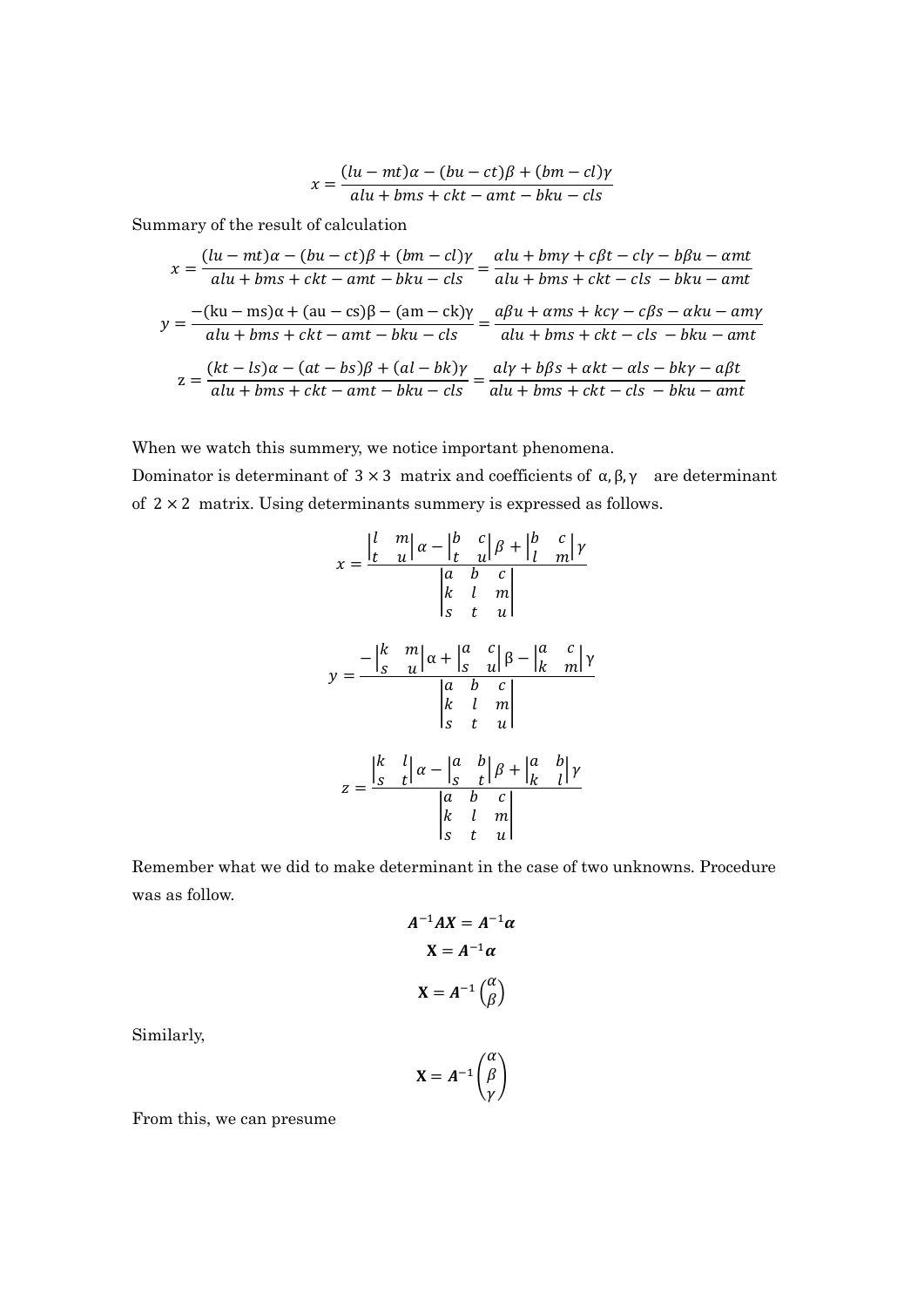$$
A^{-1} = \frac{1}{\begin{vmatrix} a & b & c \\ k & l & m \\ s & t & u \end{vmatrix}} \begin{pmatrix} \begin{vmatrix} l & m \\ t & u \end{vmatrix} & -\begin{vmatrix} b & c \\ t & u \end{vmatrix} & \begin{vmatrix} b & c \\ l & m \end{vmatrix} \\ \begin{vmatrix} k & m \\ s & u \end{vmatrix} & \begin{vmatrix} a & c \\ s & u \end{vmatrix} & -\begin{vmatrix} a & c \\ k & m \end{vmatrix} \\ \begin{vmatrix} k & l \\ s & t \end{vmatrix} & -\begin{vmatrix} a & b \\ s & t \end{vmatrix} & \begin{vmatrix} a & b \\ k & l \end{vmatrix} \end{pmatrix}
$$

Confirmation of the presumption

Calculate following equation

$$
A^{-1}A = \frac{\begin{pmatrix} \begin{vmatrix} l & m \\ t & u \end{vmatrix} & -\begin{vmatrix} b & c \\ t & u \end{vmatrix} & \begin{vmatrix} b & c \\ l & m \end{vmatrix} \end{pmatrix}}{\begin{vmatrix} k & l \\ t & u \end{vmatrix} - \begin{vmatrix} a & c \\ s & u \end{vmatrix} - \begin{vmatrix} a & b \\ s & t \end{vmatrix}} \begin{vmatrix} a & b & c \\ k & l & m \\ s & t & u \end{vmatrix}}{\begin{vmatrix} a & b & c \\ k & l & m \\ s & t & u \end{vmatrix}}
$$

$$
\begin{pmatrix} \begin{vmatrix} l & m \\ t & u \end{vmatrix} & -\begin{vmatrix} b & c \\ t & u \end{vmatrix} & \begin{vmatrix} b & c \\ l & u \end{vmatrix} & \begin{vmatrix} h & c \\ l & m \end{vmatrix} \end{pmatrix}}{-\begin{vmatrix} k & m \\ s & u \end{vmatrix} - \begin{vmatrix} k & c \\ s & u \end{vmatrix} - \begin{vmatrix} a & c \\ k & m \end{vmatrix}}{\begin{vmatrix} k & l \\ s & t \end{vmatrix}} \begin{pmatrix} a & b & c \\ k & l & m \\ s & t & u \end{pmatrix}}
$$

 $= | \cdot$  $a(lu - mt) - k(bu - ct) + s(bm - cl)$   $-b(lu - mt) + l(bu - ct) - t(bm - cl)$   $c(lu - mt) - m(bu - ct) + u(bm - cl)$  $-a(ku - ms) + k(au - cs) - s(am - ck) - b(ku - ms) + l(au - cs) - t((am - ck) - c(ku - ms) + m(au - cs) - u(am - ck)$  $a(ku - ms) + k(au - cs) - s(am - ck) - b(ku - ms) + l(au - cs) - t((am - ck) - c(ku - ms) + m(au - cs) - u(am - ck)$ <br>  $a(kt - ls) - k(at - bs) + s(al - bk) - b(kt - ls) - l(at - bs) + t(al - bk) - c(kt - ls) - m(at - bs) + u(al - bk)$  $=$   $\Box$  $alu + bms + ckt - amt - bku - cls$  0 0 0 0  $alu + bms + ckt - amt - bku - cls$   $0$   $alu + bms + ckt - amt - bku - cls$  $=$   $($ alu + bms +  $ckt - amt - bku - cls)$  $1 \quad 0 \quad 0 \setminus$  $0 \quad 1 \quad 0$  $\begin{pmatrix} 0 & 1 & 0 \\ 0 & 0 & 1 \end{pmatrix}$  $=$   $\vert$ .  $a \quad b \quad c$  $k \quad l \quad m$  $s$  t ul  $\mathop{\rm H}\nolimits$  $1 \quad 0 \quad 0 \setminus$  $0 \quad 1 \quad 0$  $0 \t 0 \t 1'$  $\overline{1}$ We could confirm  $A^{-1}A = |$  $1 \quad 0 \quad 0 \setminus$  $0 \quad 1 \quad 0$  $0 \t 0 \t 1'$  $\overline{1}$ (၂  $1 \quad 0 \quad 0 \setminus$  $0 \quad 1 \quad 0$  $0 \t 0 \t 1$  $\bigg\} \bigg( \begin{array}{c} x \\ y \end{array} \bigg)$  $\mathbf{Z}$  $\cdot$  = ( :  $\chi$  $\mathcal{Y}$  $\mathbf{Z}$ ቇ

Multiplying of 
$$
\begin{pmatrix} 1 & 0 & 0 \\ 0 & 1 & 0 \\ 0 & 0 & 1 \end{pmatrix}
$$
 makes no change. We can say,  $\begin{pmatrix} 1 & 0 & 0 \\ 0 & 1 & 0 \\ 0 & 0 & 1 \end{pmatrix}$  is identity matrix and

matrix, and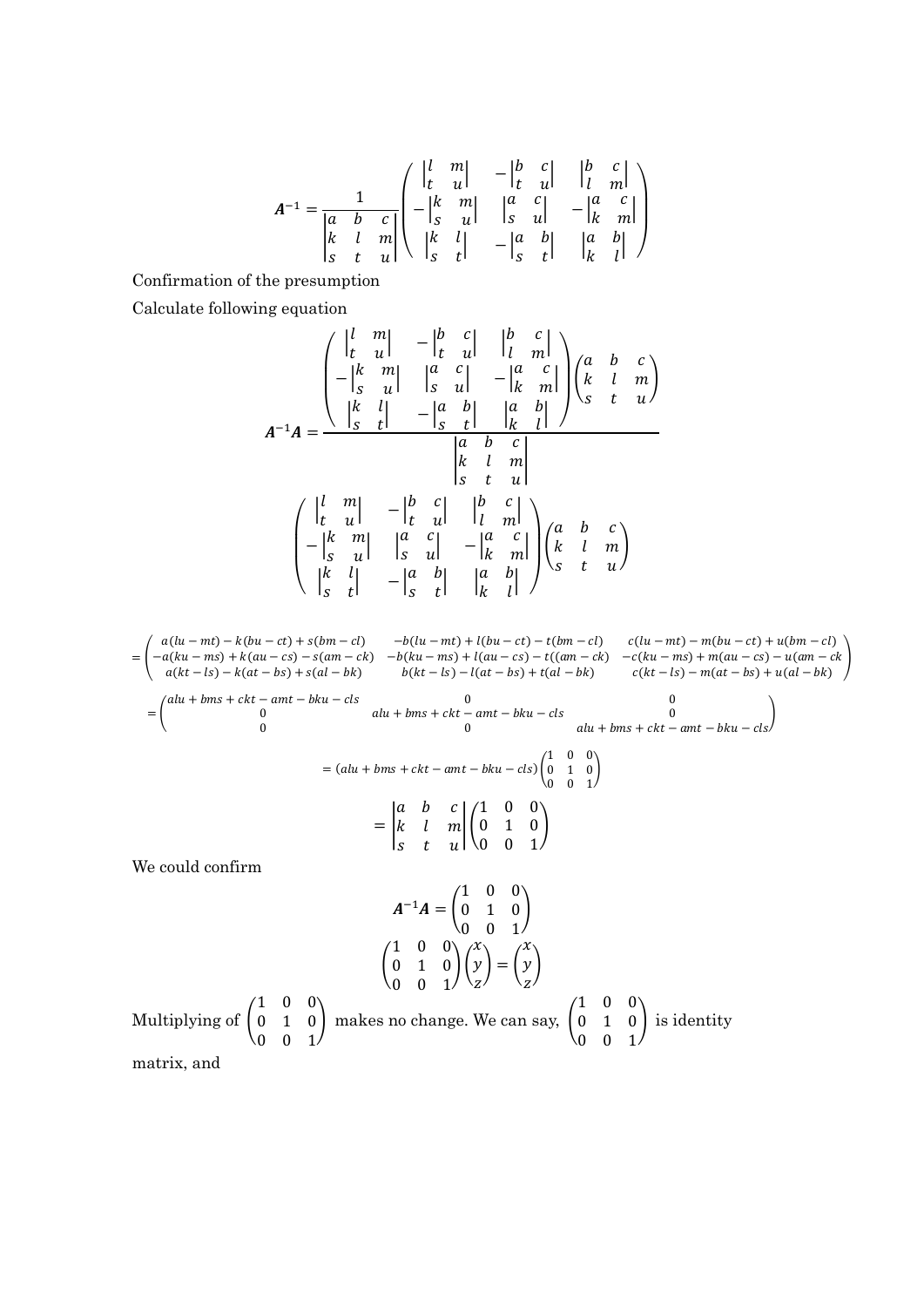$$
\frac{1}{\begin{vmatrix} a & b & c \\ k & l & m \\ s & t & u \end{vmatrix}} \begin{pmatrix} \begin{vmatrix} l & m \\ t & u \end{vmatrix} & -\begin{vmatrix} b & c \\ t & u \end{vmatrix} & \begin{vmatrix} b & c \\ l & m \end{vmatrix} \\ \begin{vmatrix} k & l \\ s & t \end{vmatrix} & \begin{vmatrix} k & l \\ s & t \end{vmatrix} & -\begin{vmatrix} a & b \\ s & t \end{vmatrix} & \begin{vmatrix} a & b \\ k & l \end{vmatrix} \end{pmatrix}}
$$

is inverse matrix of

$$
\begin{pmatrix} a & b & c \\ k & l & m \\ s & t & u \end{pmatrix}
$$

We could understand calculation of matrix in the process of solution of simultaneous equation. We can implement the procedure when we know how to make 1) determinant, 2) inverse matrix, and 3) identity matrix.

We can understand the method to make identity matrix sensuously. Identity matrix is matrix of which factors on diagonal line from upper left to lower right are 1 and the other factors are 0 as follow.

$$
\begin{pmatrix} 1 & 0 & \ldots & 0 & 0 \\ 0 & 1 & & 0 & 0 \\ \vdots & & \ddots & & \vdots \\ 0 & 0 & \ldots & 1 & 0 \\ 0 & 0 & & 0 & 1 \end{pmatrix}
$$

Vector has magnitude and direction. Magnitude which has no direction is scalar. When we express moving speed as 1km/hour, this sentence does not include direction. This is scalar. When we say "go to south in 1km/hour", this sentence include direction. The word 1km/hour to south is vector. When we say "go this way straightly 100m and then turn to the left and to straight 200m", this include concept of vector. We do not know the way is south or north. However, when we fix the first direction, we can understand next direction by relative relation, right or left. Illustration of above guiding is figure 43.



Fig. 43. Writing vectors on map

We can recognize the direction and distance of the destination by summing of the vectors. Vector  $\vec{a}$  is "go straight 100m". Vector  $\vec{b}$  is "turn to the left and go 200m". As a result, a new vector  $(\vec{a} + \vec{b})$  "front left, distance 100 $\sqrt{5}$  is born. This is a combination of vector.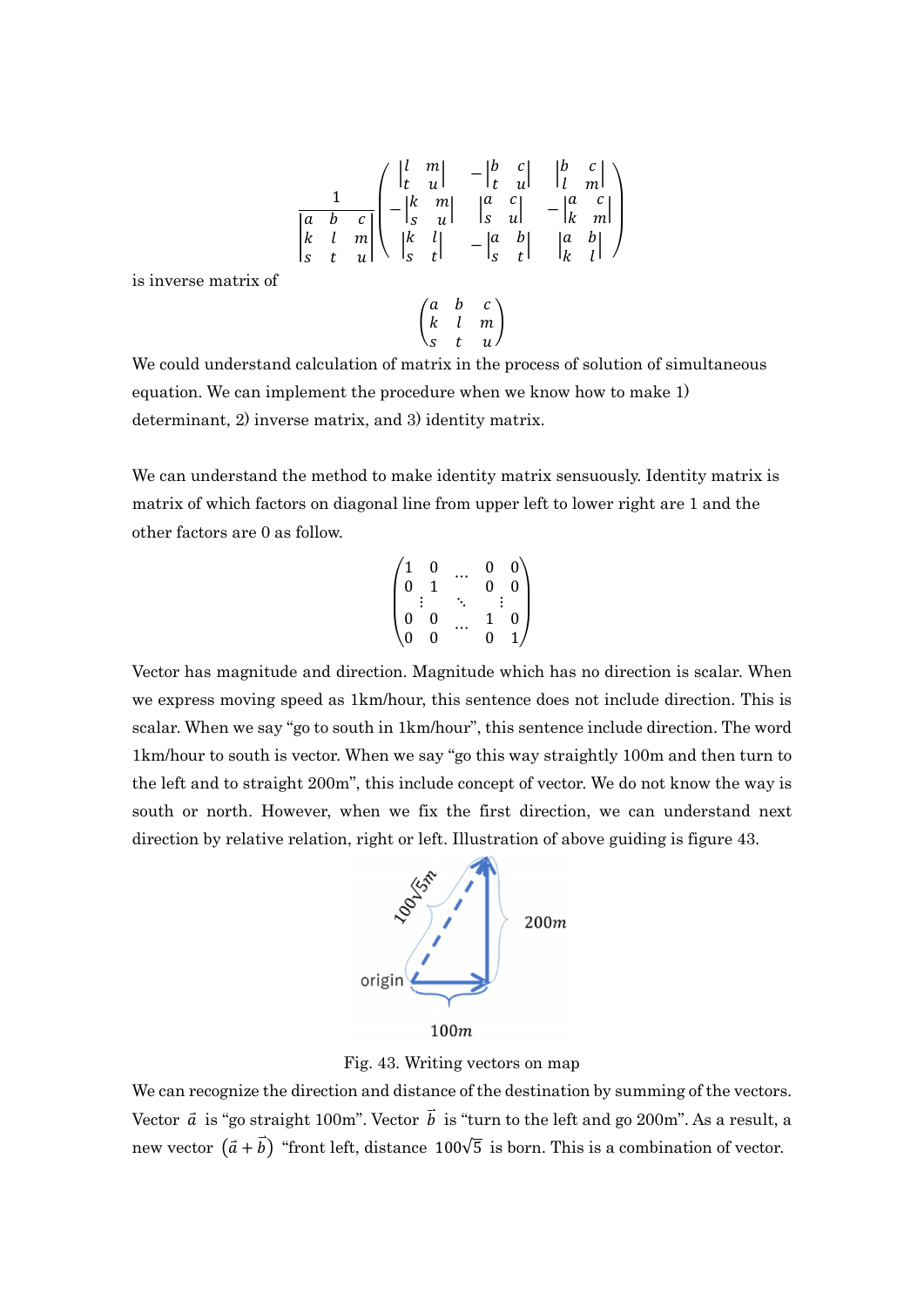In the case when first direction is south east, we can define first unit vector  $\vec{e_1}$  as one meter to south east and second unit vector  $\vec{e}_2$  as one meter to northeast.

The relation can be expressed as follows.

$$
\vec{a} = 100\vec{e_1}
$$

$$
\vec{b} = 200\vec{e_2}
$$

We can express all vectors by product of scalar and unit vector and can produce new vector combining vectors.

$$
\vec{a} + \vec{b} = 100\vec{e_1} + 200\vec{e_2}
$$
  
Dotted line in figure 43

Vector  $\vec{a}$  has no element of  $\vec{e}_2$  and  $\vec{b}$  has no element of  $\vec{e}_1$ . The relation of  $\vec{a}$  and  $\vec{b}$  is expressed independent each other in mathematics. We can express vectors  $\vec{a}$  and  $\vec{b}$  only scalar parts of element vectors.



Fig. 44. Sum of vectors

We can calculate  $\vec{a} + \vec{b}$  by rule of summing of matrix as follow.

$$
\vec{a} + \vec{b} = (100 \quad 0) + (0 \quad 200) = (100 \quad 200)
$$

We can confirm the adequacy of rule of sum of matrix from figure 44. Sometimes we can

express the original vectors by aligning vectors in a column as  $\left(\frac{\vec{a}}{\vec{b}}\right)$  $\frac{a}{b}$ .

$$
\begin{pmatrix} \vec{a} \\ \vec{b} \end{pmatrix} = \begin{pmatrix} 100\vec{e_1} & 0\vec{e_2} \\ 0\vec{e_1} & 200\vec{e_2} \end{pmatrix}
$$

When we remove the unit vectors from the matrix

$$
\begin{pmatrix} \vec{a} \\ \vec{b} \end{pmatrix} = \begin{pmatrix} 100 & 0 \\ 0 & 200 \end{pmatrix}
$$

Applying the rule of multiplication of matrix.

$$
\left(\frac{\vec{a}}{\vec{b}}\right) = \begin{pmatrix} 100 & 0\\ 0 & 200 \end{pmatrix} \left(\frac{\vec{e_1}}{\vec{e_2}}\right) = \begin{pmatrix} 100\overline{e_1} \\ 200\overline{e_2} \end{pmatrix}
$$

$$
\vec{a} = 100\overline{e_1}
$$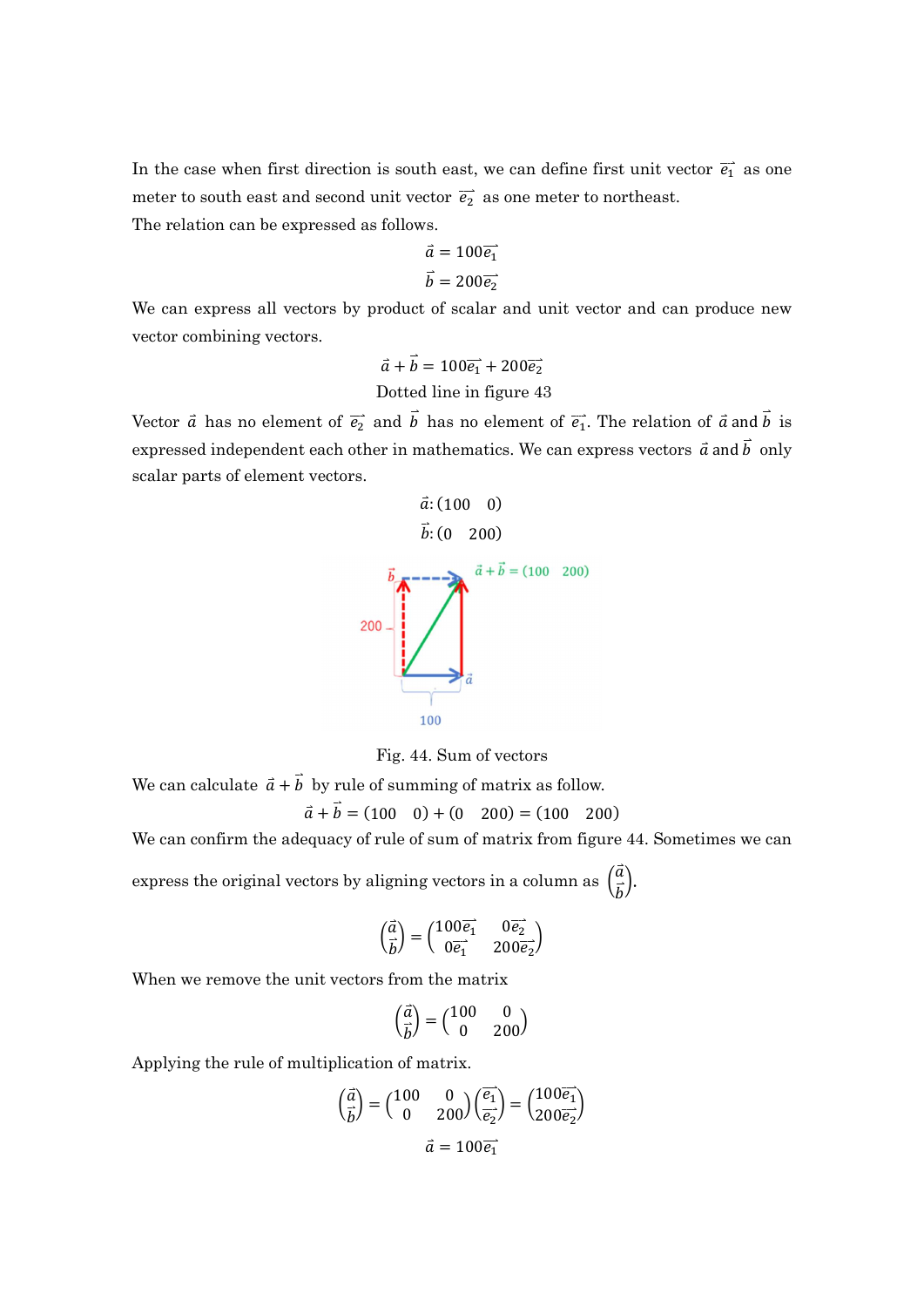$$
\vec{b} = 200\overrightarrow{e_2}
$$

$$
\vec{a} + \vec{b} = (100 \quad 200) \left(\frac{\overrightarrow{e_1}}{\overrightarrow{e_2}}\right) = (100\overrightarrow{e_1} \quad 200\overrightarrow{e_2})
$$

From this, we can confirm the adequacy of the rule of multiplication of matrixes. Using arrow is bothersome. We can use bold as a symbol of vector

## $a + b = 100e<sub>1</sub> + 200e<sub>2</sub>$

We can understand that human being are doing synthesize of vector in their daily. In addition to this, human being is also doing transformation of vector space in their daily life. Roads are often cross not right angle particularly in local area. In the exemplifies conversation, roads cross right angle in the brain of speaker. Assuming that the roads are across having  $\frac{\pi}{3}$  angle. He make his map in the brain from real map removing unnecessary information that the angle is  $\frac{\pi}{3}$ . Let consider the process of human being to accept real world to their strictly orthogonal world of their brain. Letting the process as matrix A, vector in real world as  $a + b$  and vector in their brain as  $a' + b'$ . Unit vectors in real world are  $e_1$  and  $e_2$ . Unit vectors in the brain are  $\varepsilon_1$  and  $\varepsilon_2$ . The relations of unit vectors are as in figure 45.



Fig. 46. Transformation of real world to the world in brain

We can express change using both sets of unit vectors.

$$
a+b\rightarrow a'+b'
$$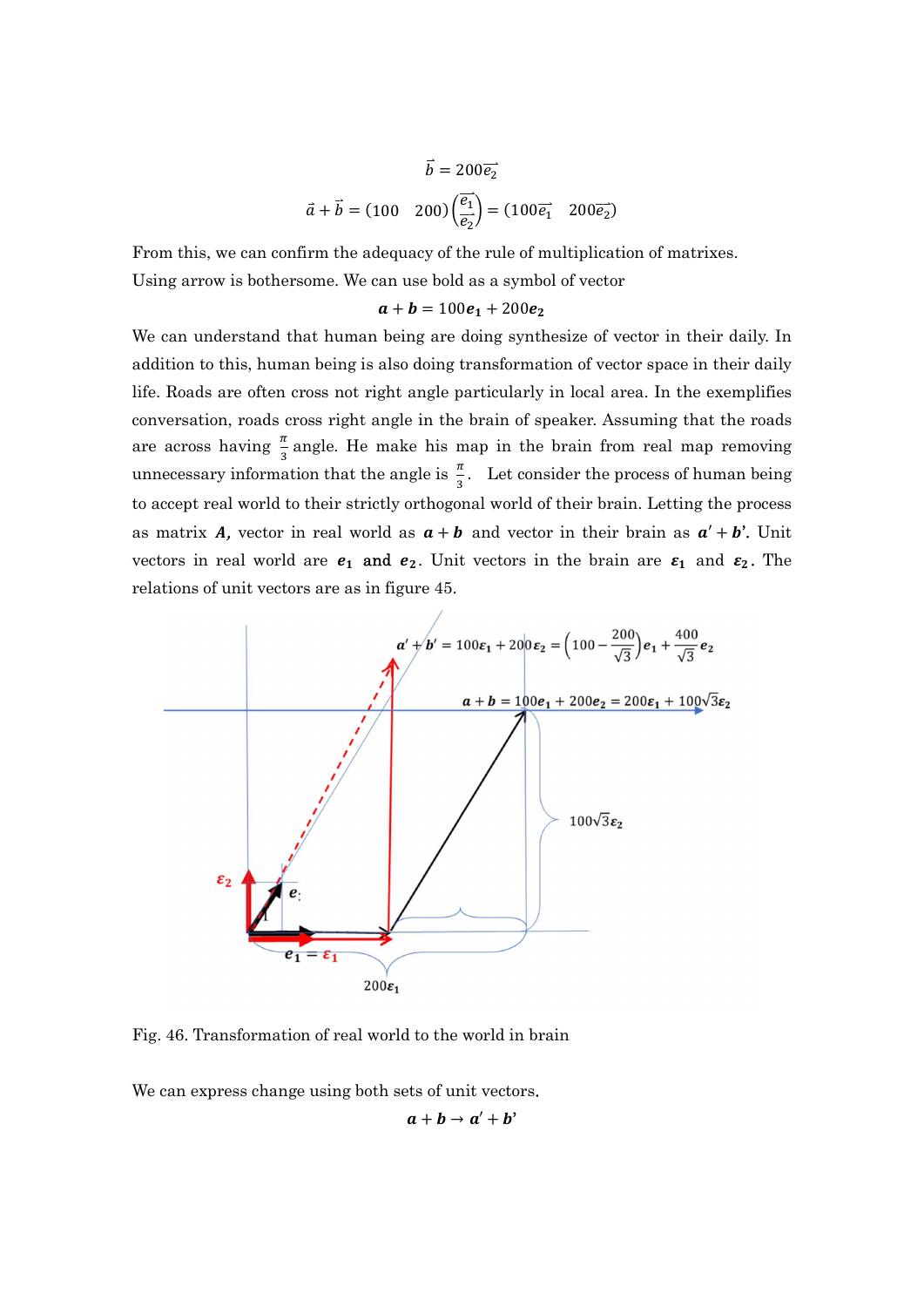$$
100e_1 + 200e_2 \rightarrow \left(100 - \frac{200}{\sqrt{3}}\right)e_1 + \frac{400}{\sqrt{3}}e_2
$$

$$
200\epsilon_1 + 100\sqrt{3}\epsilon_2 \rightarrow 100\epsilon_1 + 200\epsilon_2
$$

$$
a' + b' \rightarrow a + b
$$

$$
\left(100 - \frac{200}{\sqrt{3}}\right)e_1 + \frac{400}{\sqrt{3}}e_2 \rightarrow 100e_1 + 200e_2
$$

$$
100\epsilon_1 + 200\epsilon_2 \rightarrow 200\epsilon_1 + 100\sqrt{3}\epsilon_2
$$

When we express the work of human being for the change of  $a + b \rightarrow a' + b'$  as matrix A, and work for change of  $a' + b' \rightarrow a + b$  as matrix **B** 

$$
a' + b' = A(a + b)
$$
  

$$
a + b = B(a' + b')
$$

When we express the vectors in the form of column of vector,

$$
\mathbf{a} + \mathbf{b} = \begin{pmatrix} 100\mathbf{e}_1 \\ 200\mathbf{e}_2 \end{pmatrix} = \begin{pmatrix} 200\mathbf{\varepsilon}_1 \\ 100\sqrt{3}\mathbf{\varepsilon}_2 \end{pmatrix}
$$

$$
\mathbf{a}' + \mathbf{b}' = \begin{pmatrix} \left(100 - \frac{200}{\sqrt{3}}\right)\mathbf{e}_1 \\ \frac{400}{\sqrt{3}}\mathbf{e}_2 \end{pmatrix} = \begin{pmatrix} 100\mathbf{\varepsilon}_1 \\ 200\mathbf{\varepsilon}_2 \end{pmatrix}
$$

In this form of expression of vector, we do not need show unit vector demonstratively, because we can identify the direction of unit vector by the position in the matrix. However, in this discussion, we need to know the origin of the number to trace the process of calculation. For this purpose, we remain the symbol of original vector as follow,

$$
\mathbf{a} + \mathbf{b} = \begin{pmatrix} 100_{(e_1)} \\ 200_{(e_2)} \end{pmatrix} = \begin{pmatrix} 200_{(\epsilon_1 + \epsilon_2)} \\ 100\sqrt{3}_{(\epsilon_1 + \epsilon_2)} \end{pmatrix}
$$

$$
\mathbf{a}' + \mathbf{b}' = \begin{pmatrix} \left(100 - \frac{200}{\sqrt{3}}\right) \\ \frac{400}{\sqrt{3}_{(e_1 + e_2)}} \end{pmatrix} = \begin{pmatrix} 100_{(\epsilon_1)} \\ 200_{(\epsilon_2)} \end{pmatrix}
$$

Then the process of the change can be expressed as follow

$$
A(a + b) = a' + b'
$$
  
\n
$$
A\begin{pmatrix} 100_{(e_1)} \\ 200_{(e_2)} \end{pmatrix} = \begin{pmatrix} \left(100 - \frac{200}{\sqrt{3}}\right) \\ \frac{400}{\sqrt{3}} \\ \frac{400}{\sqrt{3}} \\ \frac{200_{(\epsilon_1 + \epsilon_2)}}{100\sqrt{3}_{(\epsilon_1 + \epsilon_2)}} \end{pmatrix} = \begin{pmatrix} 100_{(\epsilon_1)} \\ 200_{(\epsilon_2)} \end{pmatrix}
$$
ii  
\n
$$
B(a' + b') = a + b
$$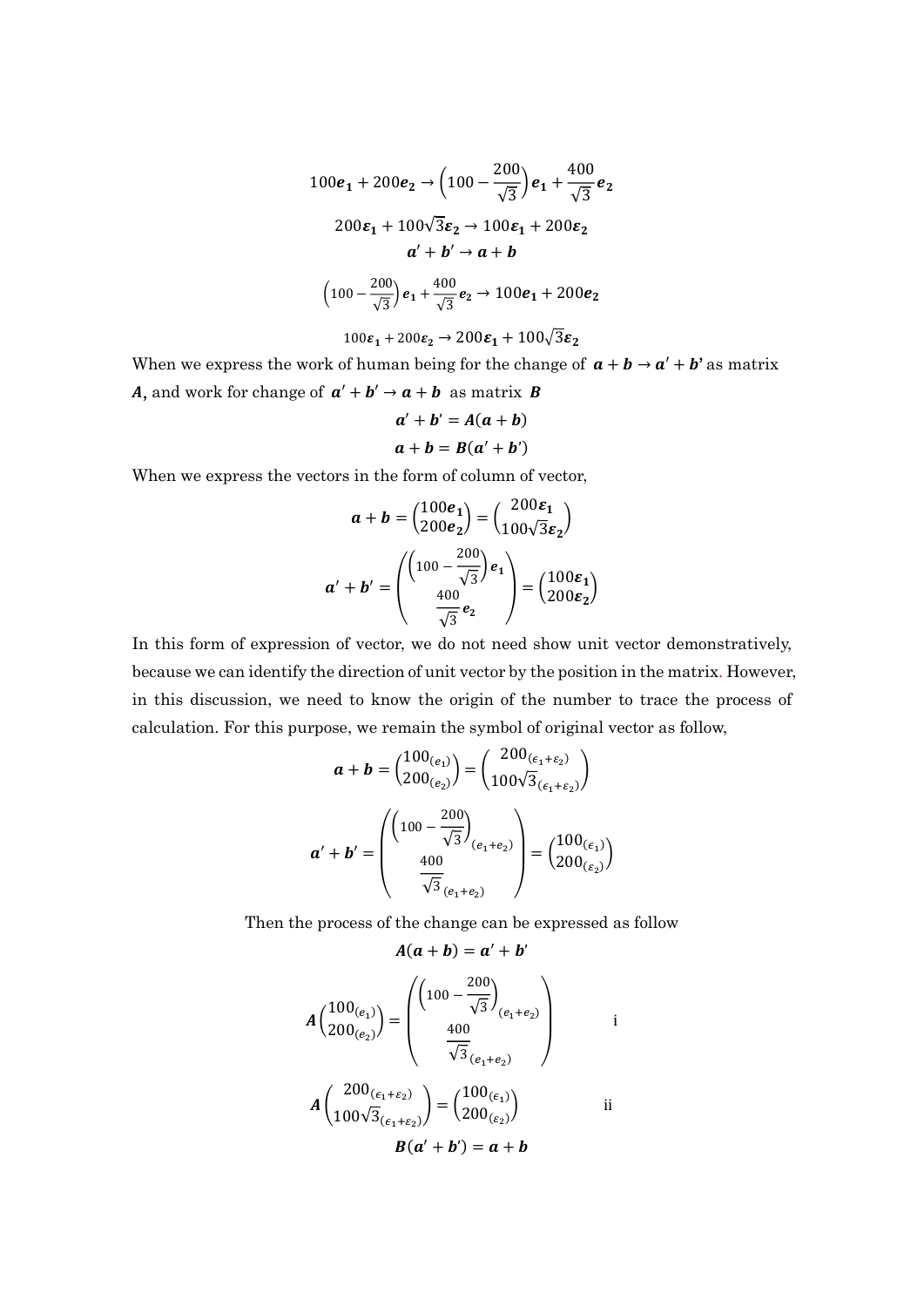$$
\boldsymbol{B}\left(\begin{pmatrix}100-\frac{200}{\sqrt{3}}\\ \frac{400}{\sqrt{3}}\end{pmatrix}_{(e_1+e_2)}\right) = \begin{pmatrix}100_{(e_1)}\\ 200_{(e_2)}\end{pmatrix}
$$
iii

Or  
\n
$$
\mathbf{B}\begin{pmatrix}100_{(\epsilon_1)}\\200_{(\epsilon_2)}\end{pmatrix} = \begin{pmatrix}200_{(\epsilon_1+\epsilon_2)}\\100\sqrt{3}_{(\epsilon_1+\epsilon_2)}\end{pmatrix}
$$
iv

From the equation and figure 46, we can rewrite iv as follow

$$
\pmb{B}\binom{100_{(\varepsilon_1)}}{200_{(\varepsilon_2)}} = \binom{100_{(\varepsilon_1)} + 100_{(\varepsilon_2)}}{0_{(\varepsilon_1)} + 100\sqrt{3}_{(\varepsilon_2)}}\pmb{B}
$$

From this, we can estimate the process of calculation as follow

$$
\begin{pmatrix} 1 & \frac{1}{2} \\ 0 & \frac{\sqrt{3}}{2} \end{pmatrix} \begin{pmatrix} 100_{(\epsilon_1)} \\ 200_{(\epsilon_2)} \end{pmatrix} = \begin{pmatrix} 100_{(\epsilon_1)} + 100_{(\epsilon_2)} \\ 0_{(\epsilon_1)} + 100\sqrt{3}_{(\epsilon_2)} \end{pmatrix} = \begin{pmatrix} 200 \\ 100\sqrt{3} \end{pmatrix}
$$

We can confirm adequacy of the estimation of matrix  $\boldsymbol{B}$  from following equation.

$$
\begin{pmatrix} 1 & \frac{1}{2} \\ 0 & \frac{\sqrt{3}}{2} \end{pmatrix} \begin{pmatrix} \left(100 - \frac{200}{\sqrt{3}}\right)_{(e_1 + e_2)} \\ \frac{400}{\sqrt{3}}_{(e_1 + e_2)} \end{pmatrix} = \begin{pmatrix} 100_{(e_1)} - \frac{200}{\sqrt{3}}_{(e_1 + e_2)} + \frac{200}{\sqrt{3}}_{(e_1 + e_2)} \\ 0_{(e_1 + e_2)} + 200_{(e_2)} \end{pmatrix} = \begin{pmatrix} 100 \\ 200 \end{pmatrix}
$$

From this, we can estimate

$$
B = \begin{pmatrix} 1 & \frac{1}{2} \\ 0 & \frac{\sqrt{3}}{2} \end{pmatrix}
$$

Similarly,

$$
\begin{pmatrix} 1 & -\frac{1}{\sqrt{3}} \\ 0 & \frac{2}{\sqrt{3}} \end{pmatrix} \begin{pmatrix} 200_{(\epsilon_1+\epsilon_2)} \\ 100\sqrt{3}_{(\epsilon_1+\epsilon_2)} \end{pmatrix} = \begin{pmatrix} 200_{(\epsilon_1)} - 100_{(\epsilon_1+\epsilon_2)} \\ 0_{(\epsilon_1+\epsilon_2)} + 200_{(\epsilon_1+\epsilon_2)} \end{pmatrix} = \begin{pmatrix} 100 \\ 200 \end{pmatrix}
$$

$$
\begin{pmatrix} 1 & -\frac{1}{\sqrt{3}} \\ 0 & \frac{2}{\sqrt{3}} \end{pmatrix} \begin{pmatrix} 100_{(\epsilon_1)} \\ 200_{(\epsilon_2)} \end{pmatrix} = \begin{pmatrix} 100_{(\epsilon_1)} - \frac{200}{\sqrt{3}} \\ \frac{400}{\sqrt{3}_{(\epsilon_2)}} \end{pmatrix} = \begin{pmatrix} 100 - \frac{200}{\sqrt{3}} \\ \frac{400}{\sqrt{3}} \end{pmatrix}
$$

$$
A = \begin{pmatrix} 1 & -\frac{1}{\sqrt{3}} \\ 0 & \frac{2}{\sqrt{3}} \end{pmatrix}
$$